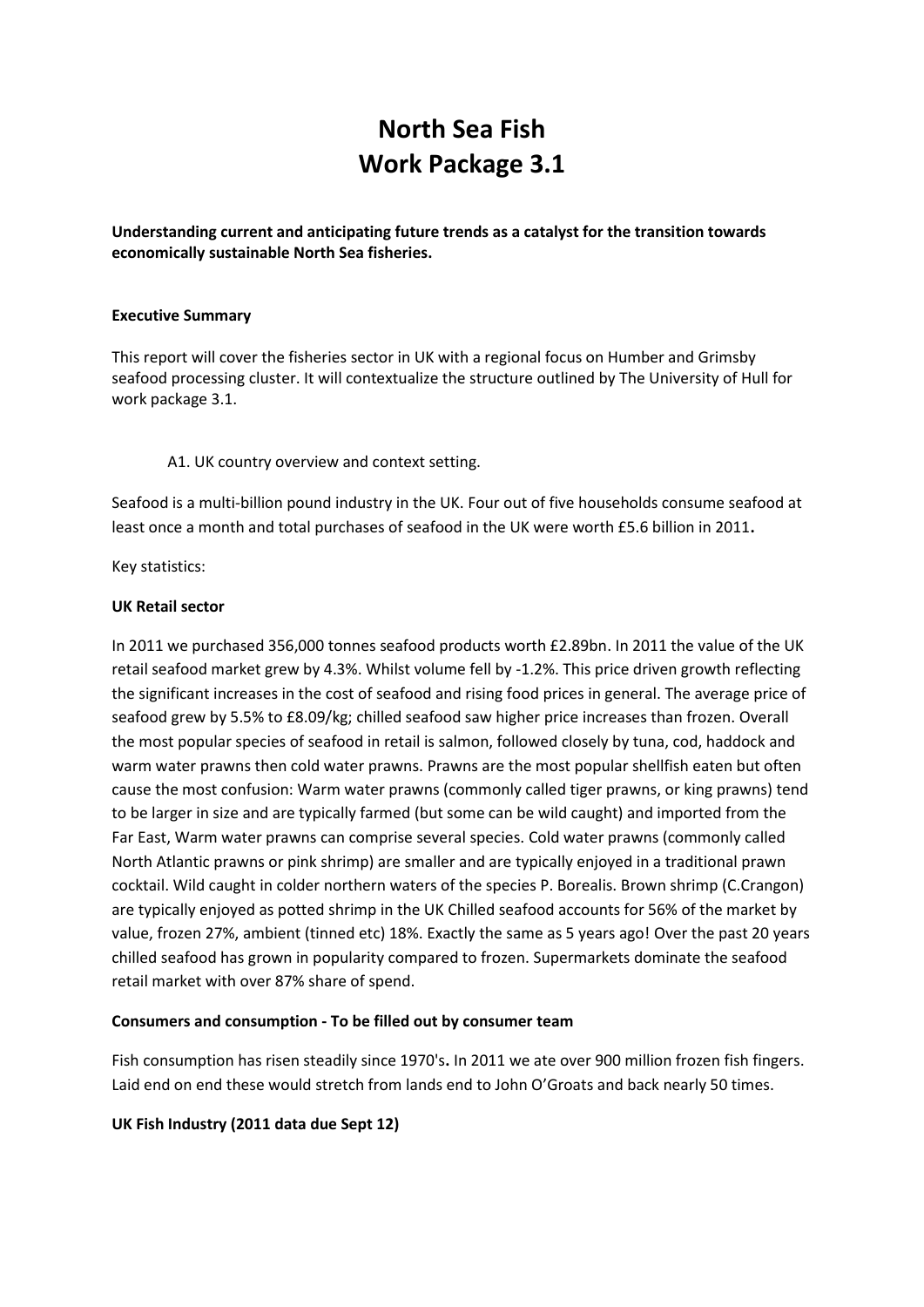In 2010 the UK fishing industry had 6477 vessels, most under 10m in length. There were 12700 UK fishermen in 2010 - 6889 in England & Wales, 5166 in Scotland and 648 in Northern Ireland.

## **UK Catch**

In 2010, UK vessels landed 411,000 tonnes of seafood worth £549 million. Compared with 2009, this is an increase of 5% in quantity and a 5% increase in value. By volume the UK catch is spread fairly equally between demersal, pelagic and shellfish species. Shellfish, such as langoustine and scallops, [account](http://www.seafish.org/about-seafish/seafood-industry-overview-) for almost half of all landings by value, followed by demersal species such as monkfish, and then pelagic species, such as mackerel. UK landings of whitefish have fallen by dramatically since the 1950's

## **UK ports by landing**

Top three ports, by volume, are Peterhead, Shetland and Fraserburgh. The top English port is Plymouth.

## **UK seafood imports**

The UK imports most of the seafood we eat. In 2011, a total of 718,000 tonnes of seafood worth £2.547 billion was imported into the UK. The average price of imported seafood has increased by 9% from last year. The UK appetite for warm water prawns in particular continues to grow with imports up 11% by volume. The imports reflect traditional British tastes in seafood. cod, haddock and other white fish from Iceland, Norway and Denmark. Warm water prawns from India and the Far East. Tuna from Mauritius and the Seychelles. Salmon from Faroe & Norway. Salmon and pollock from the USA. Cold water prawns from Denmark and Canada

## **UK seafood exports**

The UK exports most of the seafood it catches. Foreign seafood markets greatly value UK species such as langoustine, crab and mackerel, while domestic consumers continue to focus mainly on a smaller range of species such as cod, salmon and haddock. In 2011, just over 435,000 tonnes of seafood worth £1.458 billion was exported from the UK. Total UK seafood exports showed price driven value growth of 9.9%, volume fell by -15%. Main export markets for UK seafood are France, Spain, Italy, the Irish Republic and the USA which between them accounted for around 50% (by value) of the seafood exported from the UK. High value shellfish like langoustine, crab and scallops and exported to the French, Spanish and Italian markets. Pelagic species are destined mainly for Russian, Dutch French markets

## **Processing**

The UK fish processing industry provides 14,331 full time jobs in 384 units (2010). Humber and the Grampian region of Scotland dominate the processing industry. Concentrations of secondary processing units are found in the Humberside, North England and South/Midlands/Wales regions. Processors sell seafood products to wholesale, retail, foodservice and export markets, and demands vary depending on who they supply.

## **Foodservice**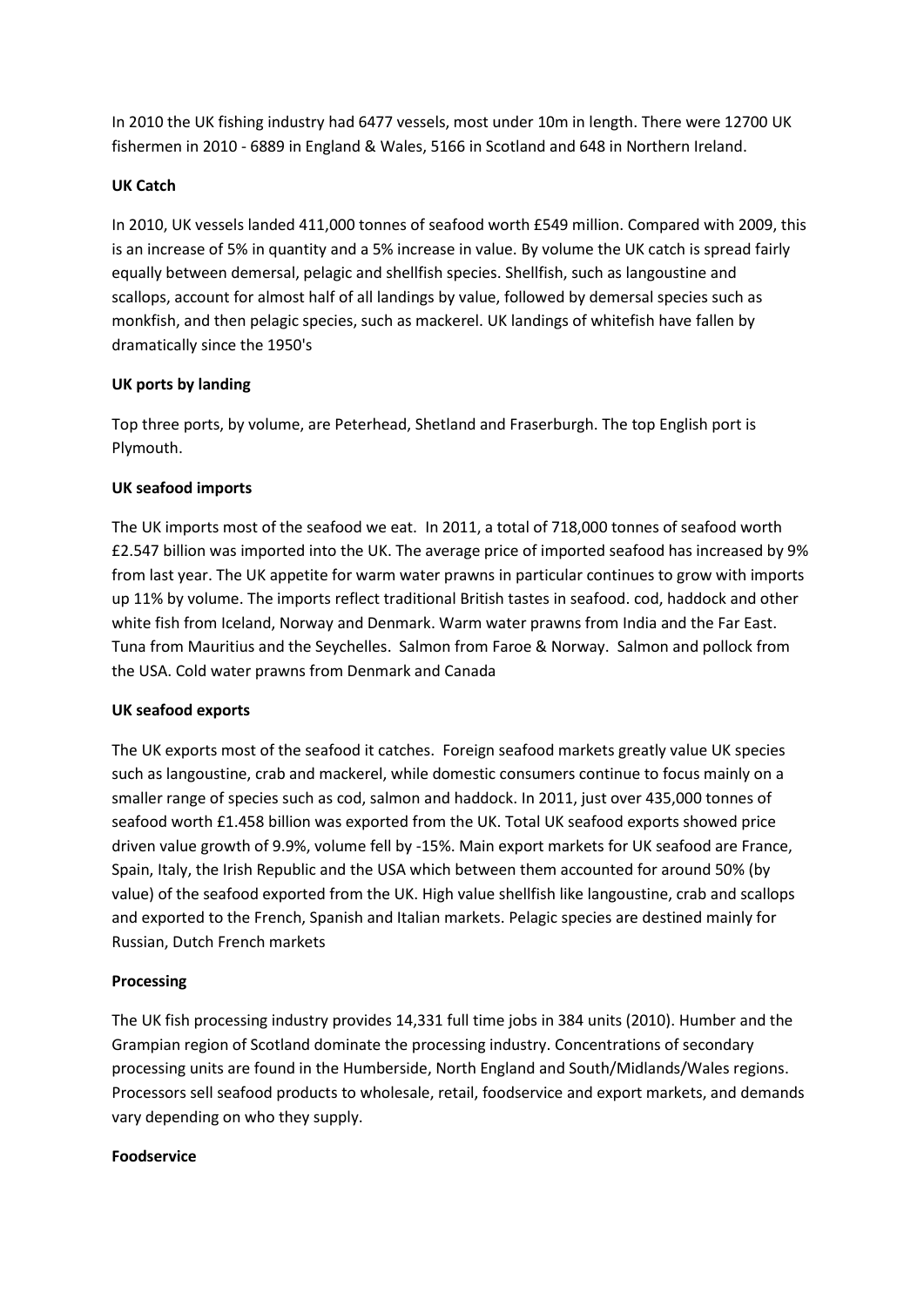The foodservice sector covers fish and chip shops, canteens, hotels and restaurants. In 2011, UK consumers spent an estimated £49bn on eating out of home, with meals that included seafood worth £2.7bn down -13% from 2010. The continued recession driving consumers to save money be eating at home and trading down to cheaper out of home options. An estimated £583m was spent on fish and chips, down 12% as consumer spends is focused on outlets offering deals and offers. Fried fish dominates the foodservice sector, with 33% of the sector share, followed by seafood sandwiches, such as prawn and tuna. Whitefish, such as cod, haddock and pollock, is the most popular choice in foodservice, making up more than 80% of the total spend.

\*source Seafish Industry Authority [\(www.seafish.org\)](http://www.seafish.org/)

## A2. UK country details of strategic national organisations

**Defra** – [www.defra.org](http://www.defra.org/) - The Department for Environment, [Food](http://www.defra.gov.uk/corporate/) and Rural Affairs (Defra) is a government department in the UK. They make policy and legislation, and work with others to deliver our policies in - areas such as:

the natural environment, biodiversity, plants and animals sustainable development and the green economy food, farming and fisheries animal health and welfare environmental protection and [pollution control](http://www.defra.gov.uk/corporate/) rural communities and issues.

They work directly in England and work closely with the devolved administrations in Wales, Scotland and Northern Ireland, and we generally lead on negotiations in the EU and internationally.

**Seafish Industry Authority** – [www.seafish.org](http://www.seafish.org/) - Seafish was founded in 1981 by an Act of Parliament and supports all sectors of the seafood industry for a sustainable, profitable future. It is the only pan-industry body offering services to all parts of the seafood industry, including catching and aquaculture, processors, importers, exporters and distributors of seafood and [restaurants](http://www.seafish.org/about-seafish/) and retailers. Seafish is funded by a levy on the first sale of seafood landed and imported in the UK. It aims to support and improve the [environmental](http://www.seafish.org/about-seafish/) sustainability, efficiency and cost-effectiveness of the industry, as well as promoting sustainably-sourced seafood. Our services are grouped into six themes as follows:

Information - support for industry's business decisions Safety - creating a safer working environment at sea Environment - protecting the environment at sea and on land Regulation - understanding, interpreting and responding to legislation for industry Standards - supporting quality and efficiency standards Consumers - the authoritative voice on seafood for consumer

**Seafood Scotland** – [www.seafoodscotland.org](http://www.seafoodscotland.org/) – Seafood Scotland was set up "by the industry for the industry" in 1999 to increase the value of [return](http://www.seafoodscotland.org/) to the Scottish seafood sector. Seafood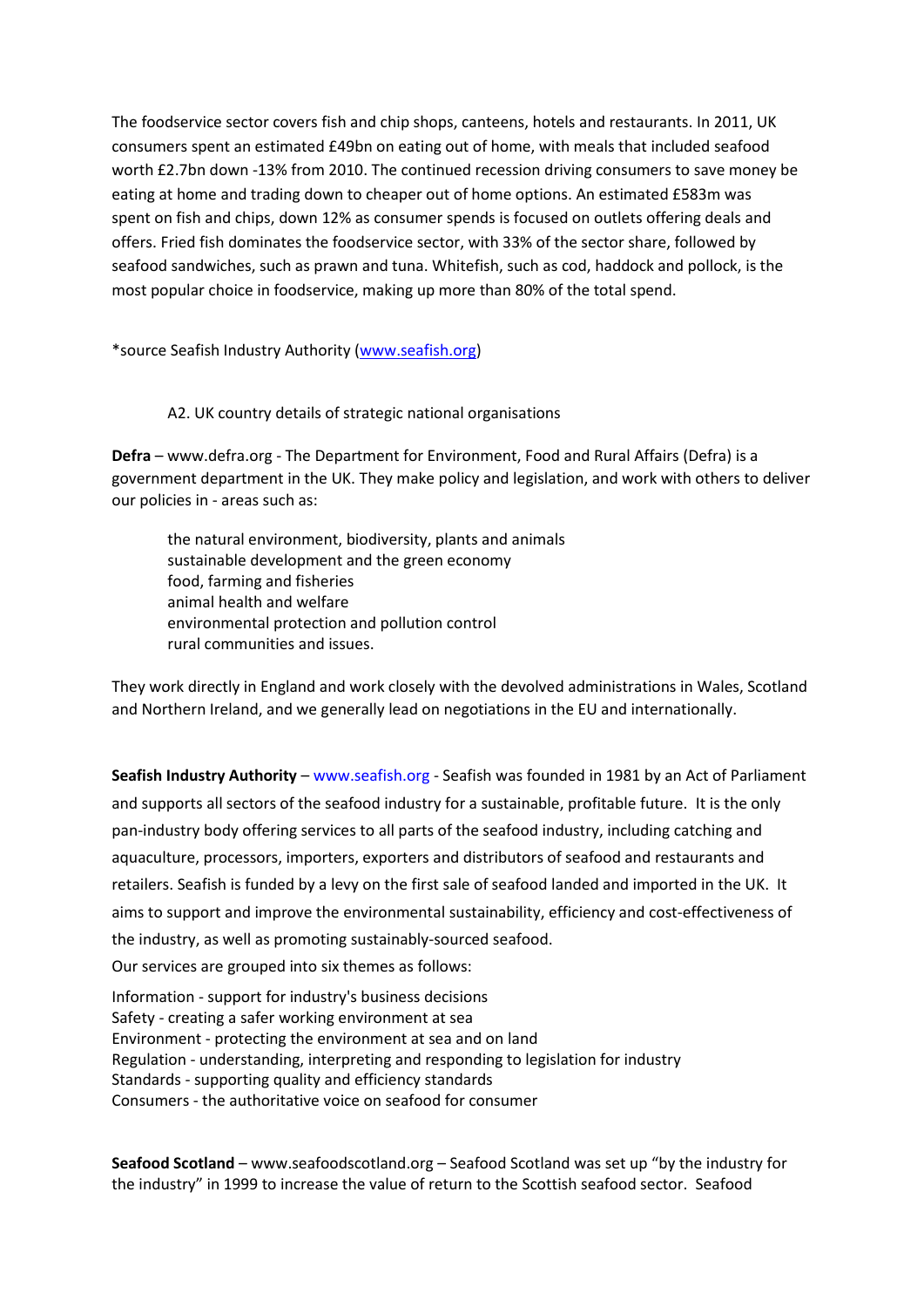Scotland, in its role as an inter-branch organisation under Article 13 of Council Regulation [\(EC\)](http://www.seafoodscotland.org/glossary/1/10/ec) 104/2000 will undertake measures of common interest that benefit the seafood sector. Seafood Scotland's activities will respect the aid intensities allowed by articles 17, 19 and 20 of [Commission](http://www.seafoodscotland.org/) Regulation [\(EC\)](http://www.seafoodscotland.org/glossary/1/10/ec) No 736/2008 on state aid to small and medium sized enterprises active in the production, processing and marketing of fisheries products. The board consists of representatives from the Scottish catching, seafood processing and fish farming sectors, with board meetings joined by observers from the Scottish Government, Scottish Enterprise and Highlands & Islands Enterprise. Dealing with all seafood species, Seafood Scotland is a non-political organisation that works throughout the supply chain with fishermen, fish/shellfish farmers, processors, retailers, food service companies, [caterers,](http://www.seafoodscotland.org/) NGOs and consumers. A small organisation, Seafood Scotland's strength lies in its "hands on" approach, level of expertise and high credibility within the seafood industry. Seafood Scotland is the delivery partner in Scotland for Seafish Industry Authority, which also holds a seat on the Seafood Scotland Board.

| Our mission | To develop & enhance the competitive performance, quality practices and<br>global reputation of a sustainable Scottish seafood industry.                                           |
|-------------|------------------------------------------------------------------------------------------------------------------------------------------------------------------------------------|
| Our vision  | To establish Seafood Scotland as the reputable and recognised authority<br>leading the Scottish seafood industry to grow and develop by 2014.                                      |
| Our values  | At Seafood Scotland we care passionately about the Scottish seafood<br>industry and the wealth of superb quality seafood it has to offer from a<br>variety of sustainable sources. |

Working with integrity and accountability, we are committed to support the industry to ensure it can meet its full capability.

**Marine Management Organisation** – [www.marinemanagement.org.uk](http://www.marinemanagement.org.uk/) - The Marine Management Organisation (MMO) has been established to make a significant contribution to sustainable development in the marine area and to promote the UK government's vision for clean, healthy, safe, productive and biologically diverse oceans and seas.

We are an executive non-departmental public body (NDPB) established and given powers under the Marine and Coastal Access Act 2009. This ground-breaking act brings together for the first time key marine decision-making powers and delivery mechanisms. We have incorporated the work of the Marine and Fisheries Agency (MFA) and acquired several important new roles, principally marinerelated powers and specific functions previously associated with the Department of Energy and Climate Change (DECC) and the Department for Transport (DfT). The establishment of the MMO as a cross-government delivery partner therefore marks a fundamental shift in planning, regulating and licensing activity in the marine area with the emphasis on sustainable development.

We have a wide range of responsibilities, including:

- implementing a new marine planning system designed to integrate the social requirements, economic potential and environmental imperatives of our seas
- implementing a new marine licensing regime that is easier for everyone to use with clearer, simpler and quicker licensing decisions
- managing UK fishing fleet capacity and UK fisheries quotas
- working with Natural England and the Joint Nature Conservation Committee (JNCC) to manage a network of marine protected areas (marine conservation zones and European marine sites) designed to preserve vulnerable habitats and species in UK marine waters
- responding to marine emergencies alongside other agencies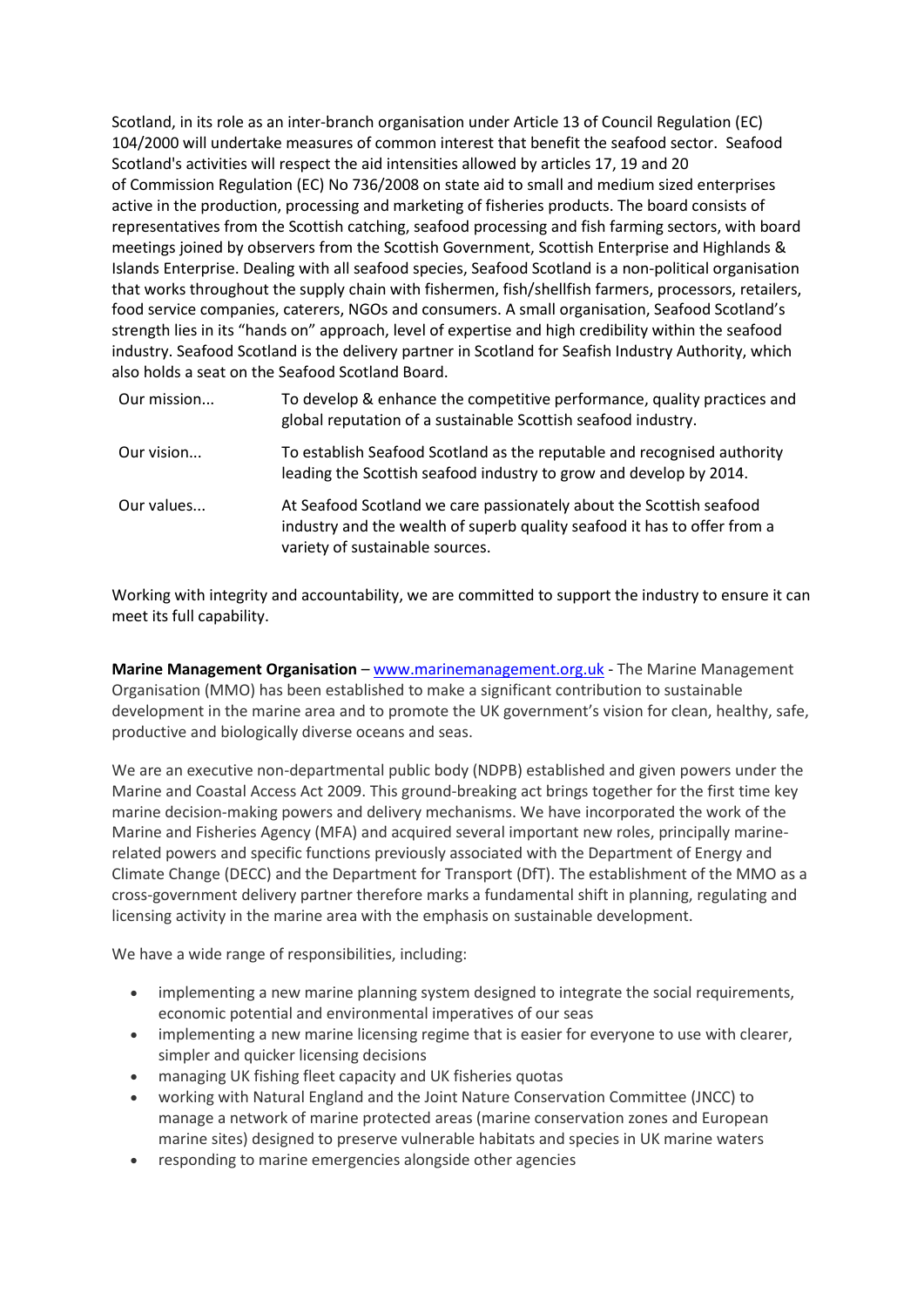developing an internationally recognised centre of excellence for marine information that supports the MMO's decision-making process.

**Fisheries Local Action Groups (FLAGS)** – Through Marine Management Organisation AXIS 4 funding, FLAGs have been set up in six areas in England, covering around 20 per cent of the English coastline. The groups are sharing a total of around £7.3 million to help build a more sustainable economy for the fisheries areas they represent.

The six FLAGs and the amount of funding available to them is:

- Hastings £963,000
- North and West Cumbria £1.35 million
- East Riding of Yorkshire (the 'Holderness Coast') £1.15 million
- North Norfolk £1.22 million
- Cornwall and the Isles of Scilly £1.13 million
- Northern Devon £1.05 million.

Membership of the FLAGs includes a diverse range of stakeholders who represent the interests of those within the area. These include those working in the community, processing companies, local authorities, the Marine Management Organisation, private sector businesses and inshore fisheries and conservation authorities (IFCAs). The strategies the FLAGs have submitted link to a range of themes which meet the Axis 4 objectives and set out the groups' priorities for developing their areas. They were produced [following](http://www.marinemanagement.org.uk/fisheries/funding/eff_axis4.htm) consultation with a wide range of individuals and organisations. Some of the ideas put forward by the groups include developing local brands and new markets for fish products, encouraging co-operation and communication within the fishing industry and working with partners, such as the IFCAs, on initiatives to help people learn more about the local marine environment and fishing.

**Grimsby Fish Merchants Association** – www.grimsbyfishmerchants.co.uk - Grimsby F.M.A was incorporated in 1911. Membership has declined in recent times due to retirement and [consolidation,](http://www.grimsbyfishmerchants.co.uk/) despite this there are 85 full members and 11 associate members. The majority of members are small processors employing between 5 - 20 staff. However we are proud the large Grimsby based companies who supply 70% of the nation's chilled seafood to the major high street retailers are members and support the work of the Association. Collectively members employ circa 3500 people. The Association has a board of seven directors, including one from Hull. We are pleased to have several Hull based processors as members thus creating a strong and focused voice for the Humber processing industry. The Chief Executive is responsible for the day to day running of the business and is supported by one part-time member of staff. Grimsby FMA is the only Association that is run on a full time basis. One of the primary roles is working with various partners within the industry to develop a focused and cohesive industry; this is essential when lobbying

**Humber Seafood Group (HSG**) – The HSG is representative board of the Humber Seafood processors cluster at which Grimsby is at the heart of the processing. The board is chaired by industry and has key operating partners including Seafish Industry Authority and Grimsby Fish Merchants Authority. The board has a representation of the Cluster including seafood processing, fish market, chilled storage and distribution, logistics, funding and packaging. HSG has an emphasis on processing skills, competitiveness, productivity, trade, accreditation and logistics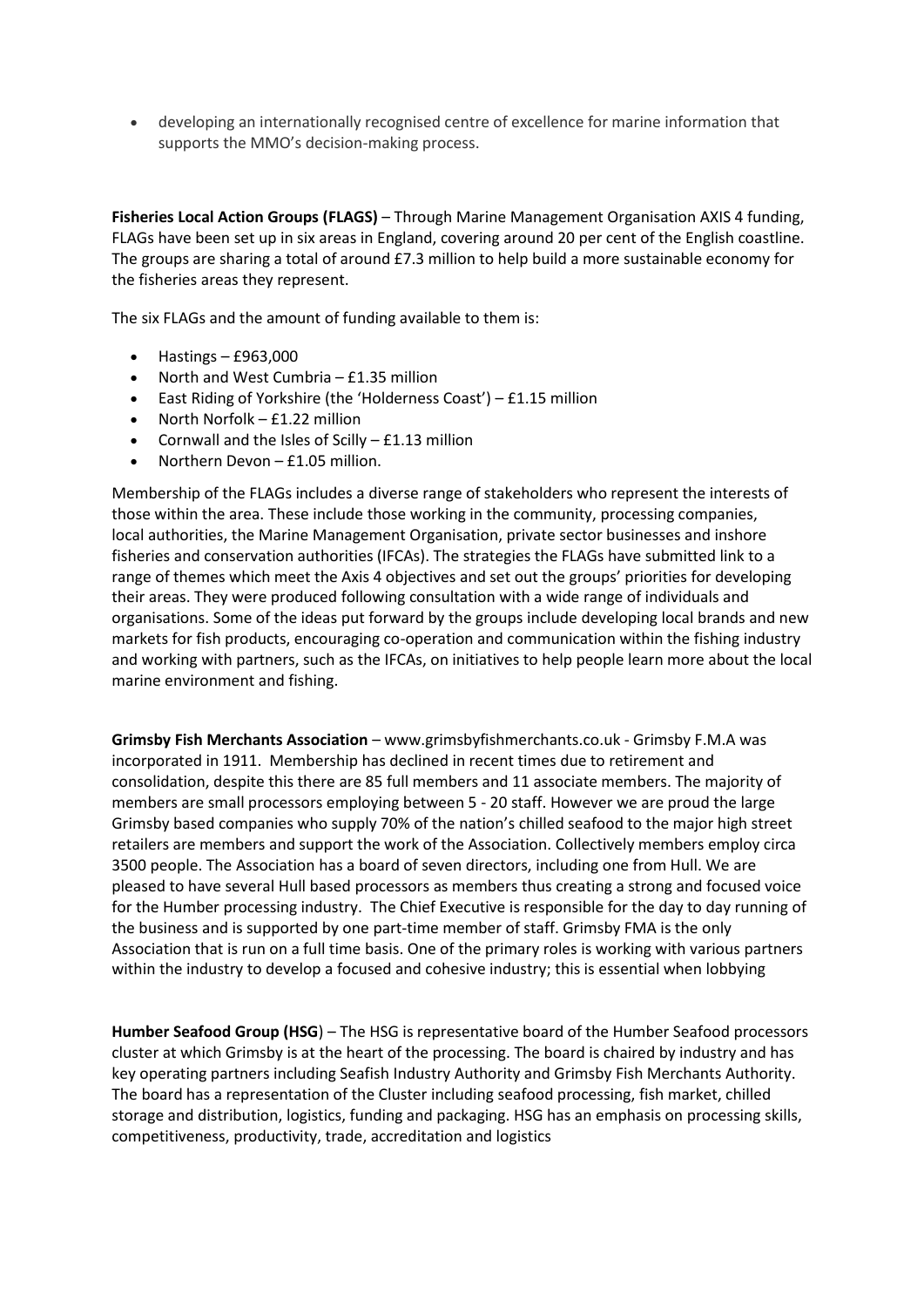B1 – Humber and Grimsby regional Key Fish Types

#### Overview

The Humber Seafood processing Cluster is at the heart of the UK's seafood processing industry. The region has the largest number of processing units in UK, the majority being primary processing units. It is estimated that the region is processing 70% of UK's seafood. The main processors are;

Young's Seafood (part of Findus Group) Coldwater (part of Icelandic Group) Seachill (part of Icelandic Group) Morrisons (retailer) Five Star (part of Bhopara Group)

All major retailers and food service organisations source their seafood from this region. Historically, the region had a world renowned fishing (catching) fleet until the mid-1970's when the fishing grounds were diminished and the sector had to re-invent itself into a receiver of imported seafood and a processor of primary, secondary and mixed category. Today, there are approximately 3,500 FTE's employed directly in seafood processing and another 5,000 employees in the supply chain within the regional cluster. The region has a strong emphasis on best in class processing skills, competitiveness, productivity, trade and logistics.

Regional key fish types being processed;

Cod – sourced in fresh format from Iceland, Norway and Faroe Islands Haddock – sourced in fresh format from Iceland, Norway and Faroe Islands Salmon – sourced fresh from aquaculture farms in Scotland and Norway Pollock – sourced frozen from USA and China CW Prawns – sourced from Iceland WW Prawns – sourced from Thailand, Indonesia and Seychelles Various Flat-Fish species – sourced fresh from local catch landings, Iceland and Norway

Regional Volumes and values by fish type;

Regional current us of technology

Packaging

Regional key trends

Fish market Pricing Supply

Regional economic consequences

Regional future strategies, including technology